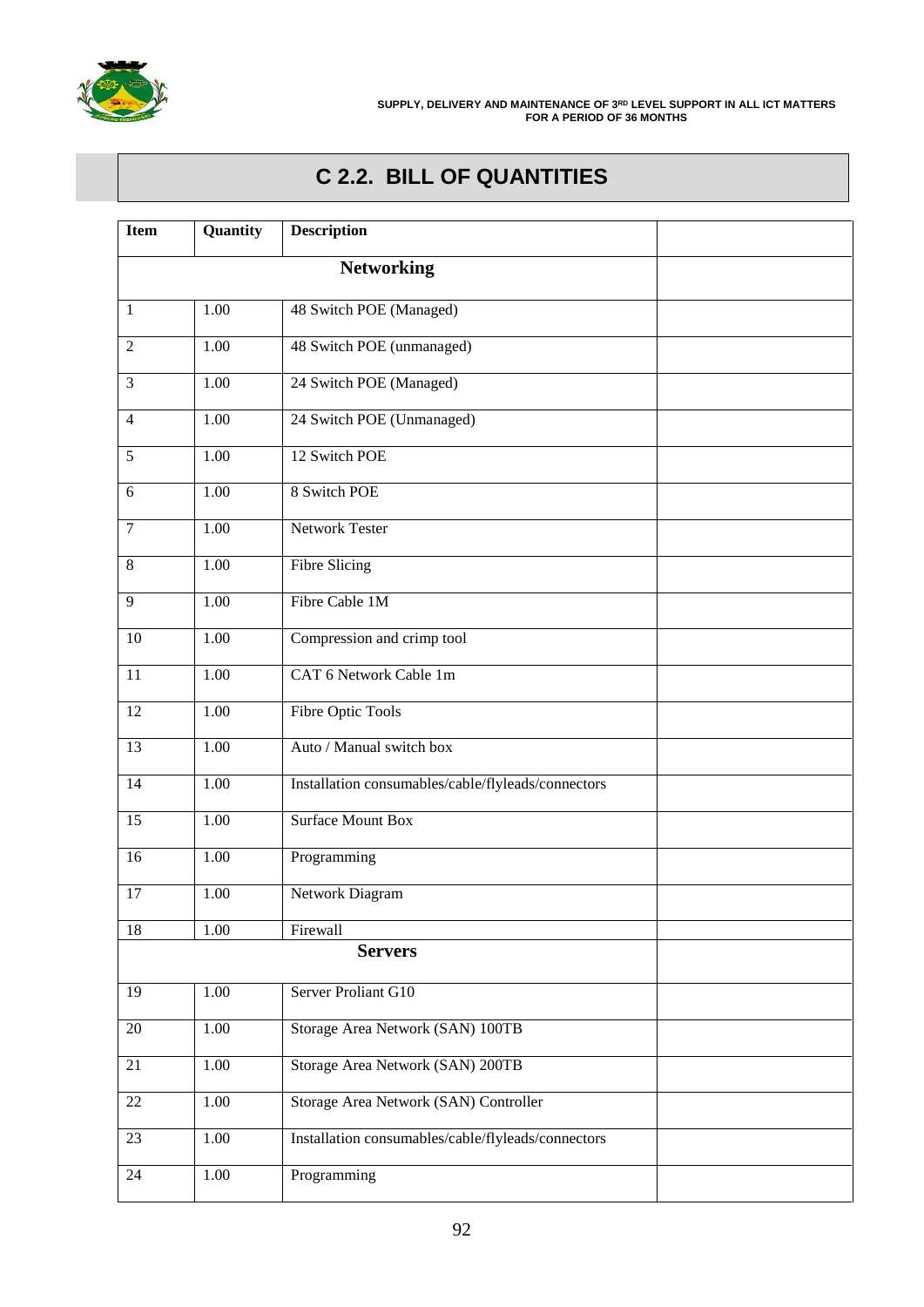

### **SUPPLY, DELIVERY AND MAINTENANCE OF 3RD LEVEL SUPPORT IN ALL ICT MATTERS FOR A PERIOD OF 36 MONTHS**

| 25              | 1.00              | Microsoft Office Volume Licence                        |  |
|-----------------|-------------------|--------------------------------------------------------|--|
| 26              | 1.00              | Microsoft 365                                          |  |
| 27              | 1.00              | Veeam Back-up licence                                  |  |
| 28              | $\overline{1.00}$ | <b>VMware Xsi Sphare</b>                               |  |
| 29              | 1.00              | Network Monitoring                                     |  |
| 30              | 1.00              | <b>Access Control Management licence</b>               |  |
| 31              | 1.00              | Time and Attendance licence                            |  |
| 32              | 1.00              | Spam Filtering                                         |  |
| 33              | 1.00              | DocuSign licence                                       |  |
| 34              | 1.00              | Adobe reader Professional                              |  |
| 35              | 1.00              | PDF and word Converter                                 |  |
| 36              | 1.00              | ICT Asset register tool licence                        |  |
| $\overline{37}$ | $\overline{1.00}$ | <b>Firewall Licence</b>                                |  |
| 38              | 1.00              | Programming                                            |  |
|                 |                   | Time and attendance, access control and Camera control |  |
| 39              | 1.00              | IP Camera System                                       |  |
| 40              | 1.00              | Video Management solution                              |  |
| 41              | 1.00              | <b>Access Control internal</b>                         |  |
| 42              | 1.00              | Access Control out doors                               |  |
| 43              | 1.00              | Time and attendance system                             |  |
| $\overline{44}$ | 1.00              | Programming                                            |  |
| 45              | 1.00              | Maintenance                                            |  |
|                 |                   | <b>Computers</b>                                       |  |
| 46              | 1.00              | I7 Laptop High Spec                                    |  |
| 47              | 1.00              | I7 Laptop normal Spec                                  |  |
| 48              | 1.00              | I7 Desktop High Spec                                   |  |
| 49              | 1.00              | I7 Desktop Normal Spec                                 |  |
| $\overline{50}$ | $1.00\,$          | <b>I5 Desktop Normal Spec</b>                          |  |
| 51              | $1.00\,$          | 4 in 1 Colour laser Printer                            |  |
| 52              | 1.00              | Multi-function printer Colour                          |  |
| 53              | $1.00\,$          | 4 in 1 Black laser printer                             |  |
| 54              | $1.00\,$          | Key board                                              |  |
| 55              | $1.00\,$          | Mouse                                                  |  |
| 56              | 1.00              | Screen 17 inch                                         |  |
| 57              | $1.00\,$          | Screen 15 inch                                         |  |
| 58              | 1.00              | I7 Motherboard                                         |  |
|                 |                   |                                                        |  |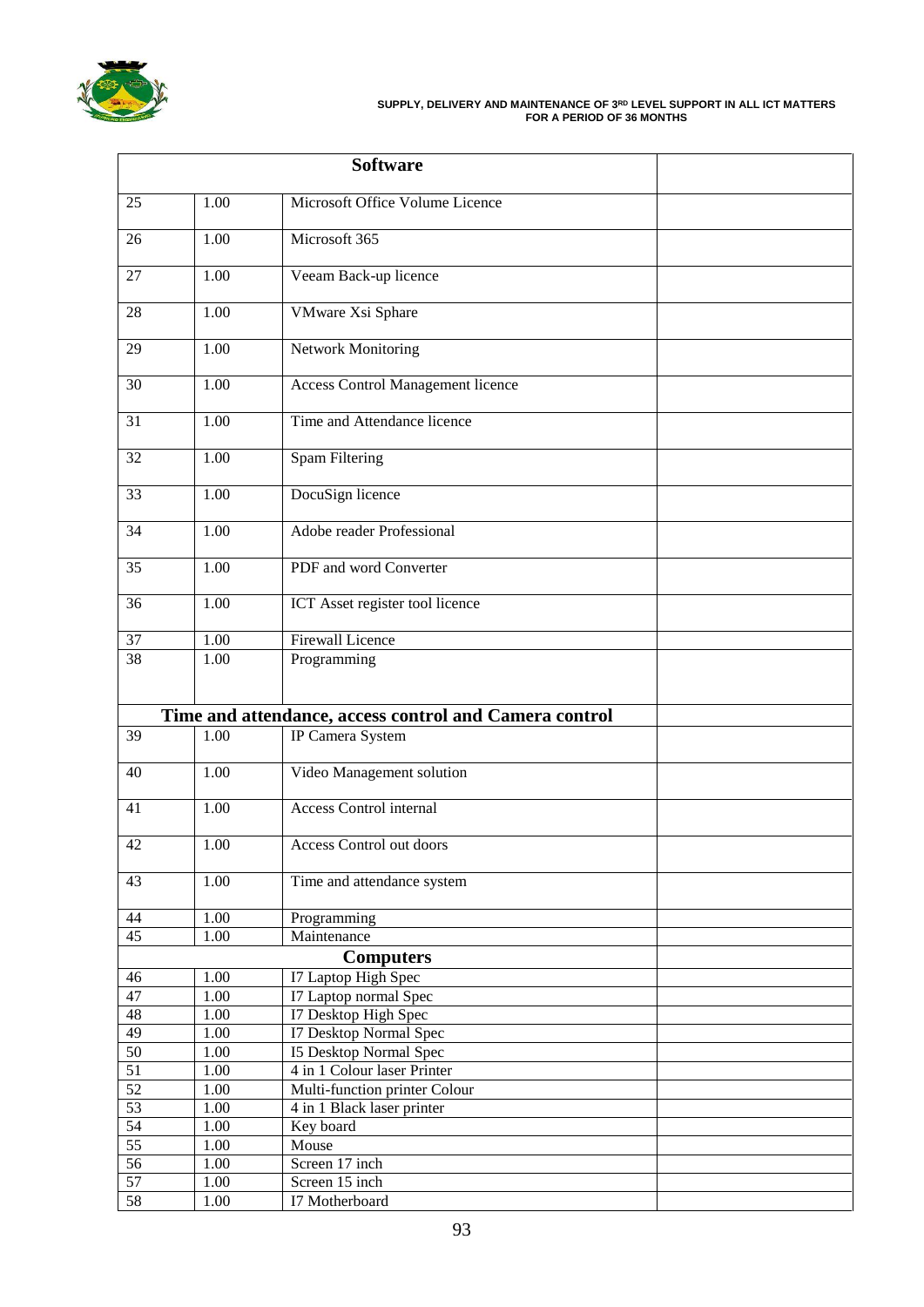

### **SUPPLY, DELIVERY AND MAINTENANCE OF 3RD LEVEL SUPPORT IN ALL ICT MATTERS FOR A PERIOD OF 36 MONTHS**

| 59              | 1.00               | Desktop Phone cordless VOIP           |  |  |  |  |  |  |  |  |
|-----------------|--------------------|---------------------------------------|--|--|--|--|--|--|--|--|
| $\overline{60}$ | 1.00               | Desktop phone VOIP gadget             |  |  |  |  |  |  |  |  |
| 61              | 1.00               | <b>Manual Projector</b>               |  |  |  |  |  |  |  |  |
| 62              | 1.00               | Projector Screen Manual               |  |  |  |  |  |  |  |  |
| $\overline{63}$ | 1.00               | Wireless access Point (Router)        |  |  |  |  |  |  |  |  |
| $\overline{66}$ | 1.00               | Tablet 15 inch Normal                 |  |  |  |  |  |  |  |  |
| $\overline{67}$ | 1.00               | Tablet 13 inch high spec              |  |  |  |  |  |  |  |  |
| $\overline{68}$ | 1.00               | Tablet 15 inch high spec              |  |  |  |  |  |  |  |  |
|                 |                    |                                       |  |  |  |  |  |  |  |  |
|                 | <b>Maintenance</b> |                                       |  |  |  |  |  |  |  |  |
| 69              | 1.00               | Maintenance and Monitoring of DR site |  |  |  |  |  |  |  |  |
| 70              | 1.00               | Maintenance and monitoring of Servers |  |  |  |  |  |  |  |  |
| $\overline{71}$ | 1.00               | Maintenance and monitoring of Network |  |  |  |  |  |  |  |  |
|                 |                    | <b>Resources</b>                      |  |  |  |  |  |  |  |  |
| 72              | 1.00               | Project Manager                       |  |  |  |  |  |  |  |  |
| $\overline{73}$ | 1.00               | Senior Network                        |  |  |  |  |  |  |  |  |
| 74              | 1.00               | Network Engineer                      |  |  |  |  |  |  |  |  |
| $\overline{75}$ | 1.00               | Cabling Technician                    |  |  |  |  |  |  |  |  |
| 76              | 1.00               | Travelling                            |  |  |  |  |  |  |  |  |
|                 |                    | <b>Connectivity</b>                   |  |  |  |  |  |  |  |  |
|                 |                    |                                       |  |  |  |  |  |  |  |  |
| $77\,$<br>78    | 1.00               | Router (5G, 4G, 3gG) 10GB             |  |  |  |  |  |  |  |  |
|                 | 1.00               | Router (5G, 4G, 3G) 20GB              |  |  |  |  |  |  |  |  |
|                 |                    | <b>Projects</b>                       |  |  |  |  |  |  |  |  |
| 79              | 1.00               | Creation and development of Intranet  |  |  |  |  |  |  |  |  |
| 80              | 1.00               | Online Website                        |  |  |  |  |  |  |  |  |
| 81              | 1.00               | Networking                            |  |  |  |  |  |  |  |  |
| 82              | 1.00               | Document Management system            |  |  |  |  |  |  |  |  |
| 83              | 1.00               | Call Centre System                    |  |  |  |  |  |  |  |  |
| 84              | 1.00               | Telemetry                             |  |  |  |  |  |  |  |  |
| 85              | 1.00               | Project & Performance Management      |  |  |  |  |  |  |  |  |
|                 |                    | <b>REPAIRS</b>                        |  |  |  |  |  |  |  |  |
| 86              | 1.00               | Laptop Screen 19 inch                 |  |  |  |  |  |  |  |  |
| 87              | 1.00               | Laptop Screen 17 Inch                 |  |  |  |  |  |  |  |  |
| 88              | 1.00               | Laptop Screen 15 Inch                 |  |  |  |  |  |  |  |  |
| 89              | 1.00               | Laptop Motherboard i7                 |  |  |  |  |  |  |  |  |
| $\overline{90}$ | $1.00\,$           | Laptop Motherboard i5                 |  |  |  |  |  |  |  |  |
| 91              | 1.00               | Laptop touchpad                       |  |  |  |  |  |  |  |  |
| $\overline{92}$ | 1.00               | Desktop Screen                        |  |  |  |  |  |  |  |  |
| $\overline{93}$ | 1.00               | Desktop Motherboard                   |  |  |  |  |  |  |  |  |
|                 |                    |                                       |  |  |  |  |  |  |  |  |
|                 |                    | <b>TOOLS</b>                          |  |  |  |  |  |  |  |  |
| 94              | 1.00               | Power supply (Desktop)                |  |  |  |  |  |  |  |  |
| 95              | 1.00               | Motherboard i7 (Desktop)              |  |  |  |  |  |  |  |  |
| 96              | 1.00               | <b>Mouse Cordless</b>                 |  |  |  |  |  |  |  |  |
| 97              | 1.00               | <b>Keyboard Cordless</b>              |  |  |  |  |  |  |  |  |
| 98              | 1.00               | Network Access point                  |  |  |  |  |  |  |  |  |
| 99              | 1.00               | <b>Security Cable</b>                 |  |  |  |  |  |  |  |  |
| 100             | 1.00               | Network fly leads 5m                  |  |  |  |  |  |  |  |  |
| 101             | 1.00               | Network fly leads 3m                  |  |  |  |  |  |  |  |  |
| 102             | 1.00               | Fibre fly leads                       |  |  |  |  |  |  |  |  |
| 103             | 1.00               | Screen security (Privacy) Screen      |  |  |  |  |  |  |  |  |
| 104             | 1.00               | <b>DDR RAM</b>                        |  |  |  |  |  |  |  |  |
| 106             | 1.00               | 2 TB hot plug SATA hard disk Drive    |  |  |  |  |  |  |  |  |
| 106             | 1.00               | 1 TB Hot plug SATA hard disk Drive    |  |  |  |  |  |  |  |  |
|                 |                    |                                       |  |  |  |  |  |  |  |  |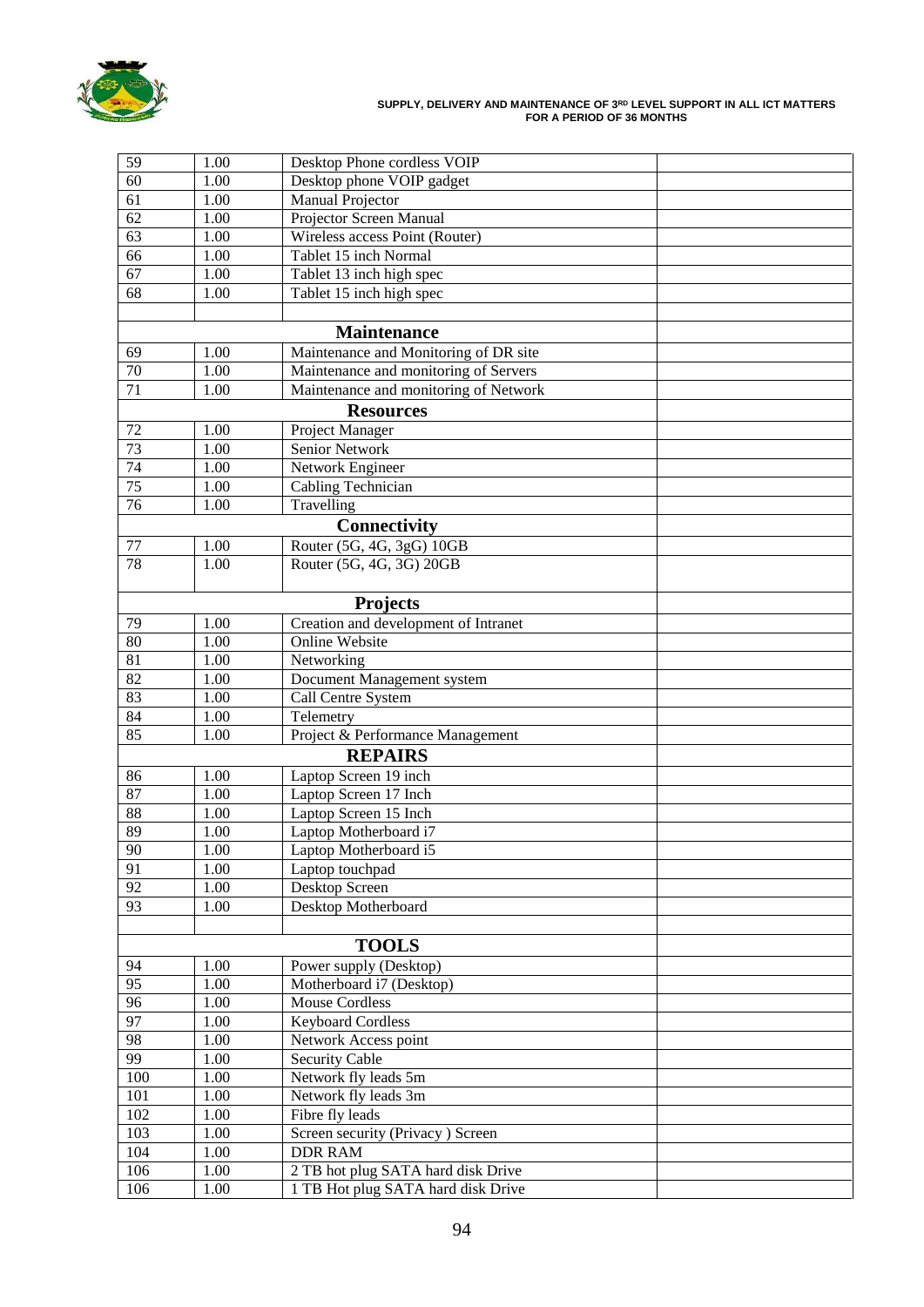

### **SUPPLY, DELIVERY AND MAINTENANCE OF 3RD LEVEL SUPPORT IN ALL ICT MATTERS FOR A PERIOD OF 36 MONTHS**

| 107 | 1.00 | <b>ITIL</b>                                                                        |  |
|-----|------|------------------------------------------------------------------------------------|--|
| 108 | 1.00 | Security                                                                           |  |
| 109 | 1.00 | Microsoft Exchange                                                                 |  |
| 110 | 1.00 | Microsoft Server Operating System                                                  |  |
| 111 | 1.00 | Governance                                                                         |  |
| 112 | 1.00 | Veeam                                                                              |  |
| 113 | 1.00 | VMWare (Virtualisation)                                                            |  |
| 114 | 1.00 | <b>COBIT</b>                                                                       |  |
| 115 | 1.00 | <b>ISO</b> Standard                                                                |  |
| 116 | 1.00 | Attix                                                                              |  |
| 117 | 1.00 | Red Hat                                                                            |  |
| 118 | 1.00 | Oracle                                                                             |  |
| 119 | 1.00 | <b>CISCO</b>                                                                       |  |
|     |      |                                                                                    |  |
|     |      |                                                                                    |  |
| 120 | 1.00 | Service Provider to propose a retainer-based model for<br>providing above services |  |

# **Specification of Projects - Detailed**.

# **Creation and development of Intranet**

- Develop a local and restricted municipal network.
- Secure the local network
- Be able to have an application to access the local information.

# **Online and digital Website**

- Creation of a municipal website to be accessed by stakeholders and the community
- Be able to create database for the municipality
- Be able to create referent
- Be able to generate, store, and processes data
- Be able to integrate with municipal systems

# **Networking Upgrade**

Supply and configure 2 Core Switches (create redundancy) - Supply and configure 8, 48 port switches (Managed) Supply and install Fibre cable to connect core switch and cabinet switches